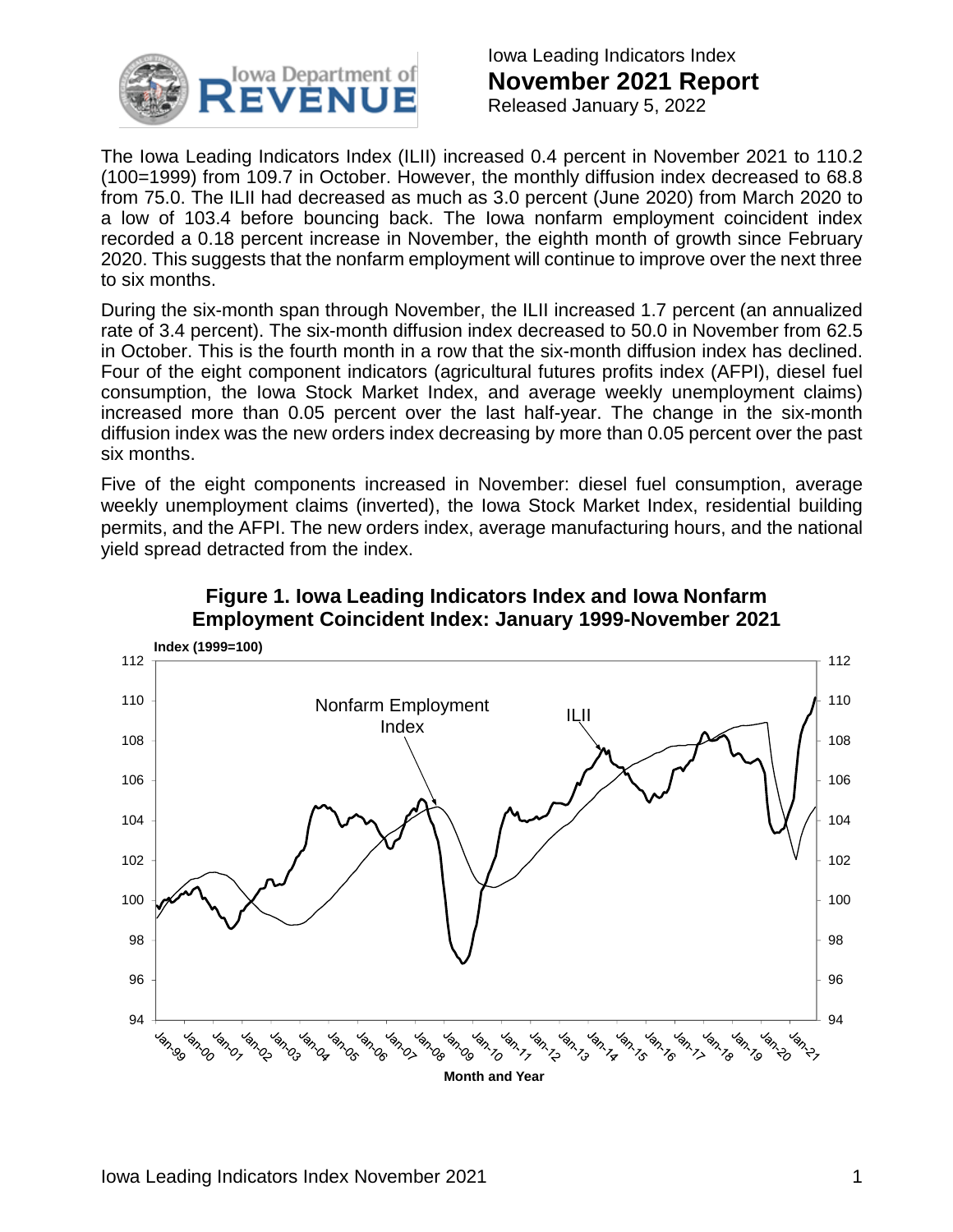|                                        | 2021          |               |               |               |               |               |
|----------------------------------------|---------------|---------------|---------------|---------------|---------------|---------------|
| <b>Monthly Values</b>                  | Jun           | Jul           | Aug           | Sep           | Oct           | Nov           |
| ILII<br>Percentage Change <sup>a</sup> | 108.7<br>0.4% | 109.0<br>0.2% | 109.3<br>0.3% | 109.4<br>0.1% | 109.7<br>0.4% | 110.2<br>0.4% |
| Diffusion Index <sup>b</sup>           | 50.0          | 50.0          | 62.5          | 50.0          | 75.0          | 68.8          |
|                                        | Dec to        | Jan to        | Feb to        | Mar to        | Apr to        | May to        |
| <b>Six-Month Values</b>                | Jun           | Jul           | Aug           | Sep           | Oct           | Nov           |
| ILII                                   |               |               |               |               |               |               |
| Percentage Change                      | 4.2%          | 4.0%          | 4.0%          | 2.8%          | 2.0%          | 1.7%          |
| Annualized Percentage Change           | 8.3%          | 8.1%          | 7.9%          | 5.6%          | 4.0%          | 3.4%          |
| Diffusion Index                        | 87.5          | 87.5          | 81.3          | 75.0          | 62.5          | 50.0          |

#### **Table 1. Iowa Leading Indicators Index: Six Month Overview**

Source: Tax Research Bureau, Iowa Department of Revenue, produced January 3, 2022.

a. Percentage changes in the ILII do not always equal changes in the level of the ILII due to rounding.

b. A diffusion index measures the proportion of components that are rising based on the actual changes (not the standardized contributions to the ILII). Components experiencing increases greater than 0.05 percent are assigned a value of 1.0, components that experience changes less than an absolute value of 0.05 percent are assigned a value of 0.5, and components experiencing decreases greater than 0.05 percent are assigned a value of 0.0.

#### **Table 2. Iowa Leading Indicators Index Components: Six Month Overview**

|                                                     |                         | 2021   |        |        |        |        |        |
|-----------------------------------------------------|-------------------------|--------|--------|--------|--------|--------|--------|
| <b>Component Series Monthly Values</b> <sup>a</sup> |                         | Jun    | Jul    | Aug    | Sep    | Oct    | Nov    |
|                                                     |                         |        |        |        |        |        |        |
| AFPI <sup>b</sup>                                   | $\uparrow$ <sup>C</sup> |        |        |        |        |        |        |
| Corn Profits (cents per bushel)                     |                         | 101.1  | 119.8  | 139.0  | 153.4  | 166.2  | 180.4  |
| Soybean Profits (cents per bushel)                  |                         | 253.4  | 297.6  | 338.3  | 367.2  | 387.1  | 408.7  |
| Hog Profits (cents per pound)                       |                         | 21.5   | 22.4   | 22.0   | 22.2   | 25.0   | 22.3   |
| Cattle Profits (cents per pound)                    |                         | 14.2   | 14.8   | 15.2   | 14.4   | 15.1   | 15.8   |
| lowa Stock Market Index (10=1984-86)                | ↑                       | 127.97 | 125.95 | 132.59 | 128.21 | 128.95 | 133.72 |
| Yield Spread (10-year less 3-month)                 |                         | 1.48   | 1.27   | 1.23   | 1.33   | 1.53   | 1.51   |
| <b>Residential Building Permits</b>                 |                         | 1,226  | 1.195  | 1.179  | 1.177  | 1.208  | 1,223  |
| Average Weekly Unemployment Claims <sup>a</sup>     | $\uparrow$              | 5.413  | 4.886  | 4,554  | 4.280  | 4.065  | 3,643  |
| Average Weekly Manufacturing Hours                  |                         | 39.98  | 39.88  | 39.90  | 39.84  | 39.74  | 39.62  |
| New Orders Index (percent)                          |                         | 75.5   | 76.0   | 76.4   | 75.1   | 74.4   | 72.7   |
| Diesel Fuel Consumption (mil gallons)               |                         | 65.27  | 65.68  | 65.62  | 65.83  | 66.11  | 67.33  |

Source: Tax Research Bureau, Iowa Department of Revenue, produced January 3, 2022.

a. For all component series except for the yield spread and the Iowa stock market index, the values represent 12-month backward moving averages.

b. The agricultural futures profits index is computed as the sum of the standardized symmetric percent changes in the four series, each weighted by the commodity's annual share of Iowa cash farm income (updated September 2, 2021).

c. Arrows indicate the direction of the series' contribution to the ILII for the latest month.

d. Changes in average weekly initial unemployment insurance claims are inverted when added to the ILII, thus a negative change in the series contributes positively to the index.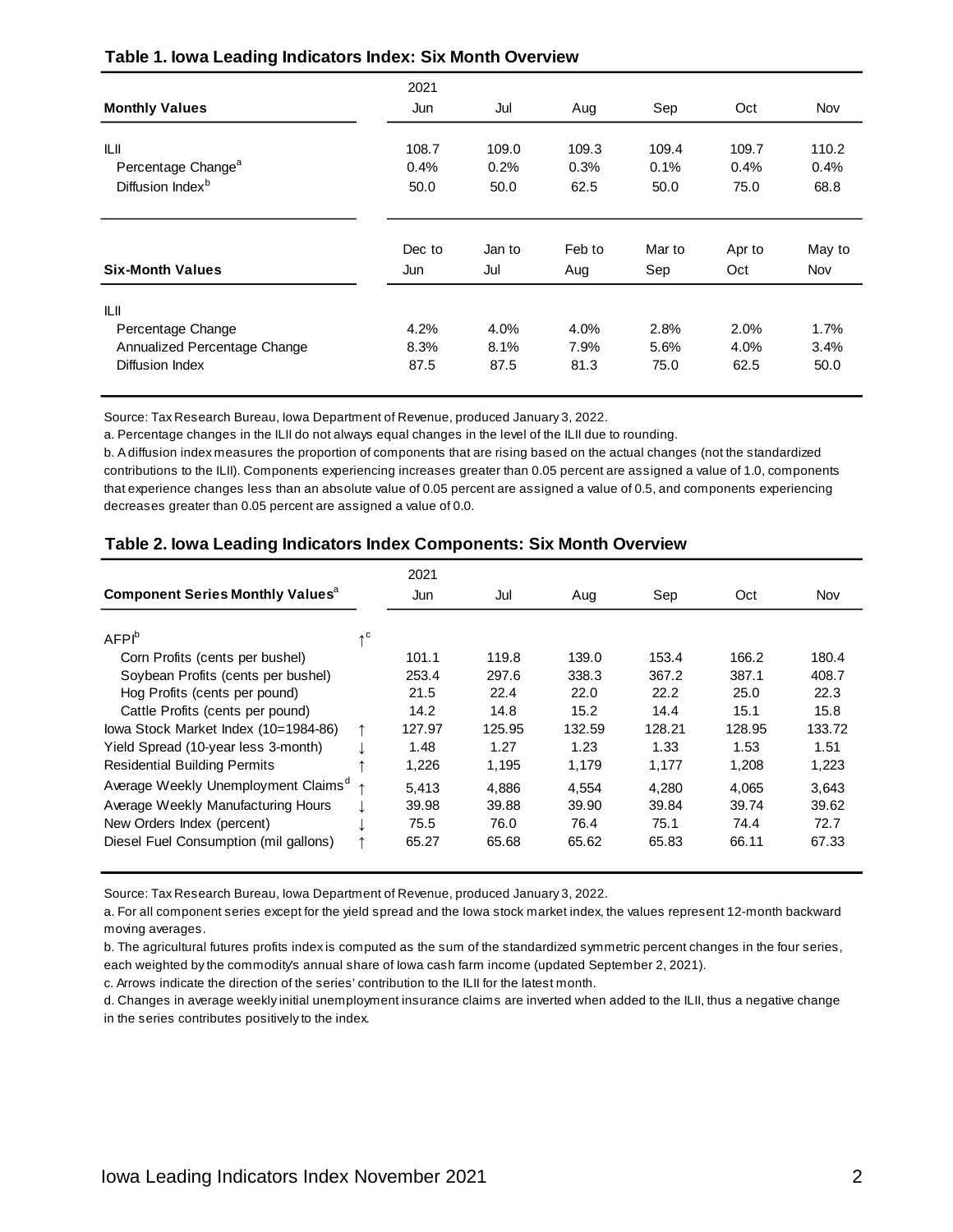# **ILII Components**

- **Diesel fuel consumption:** Number of taxable gallons of diesel fuel sold in Iowa. Changes are calculated based on a 12-month moving average. Diesel fuel consumption increased 19.3 percent between November 2020 and November 2021. The 12-month moving average increased to 67.33 million gallons in November from 66.11 million in October, contributing 0.33 to the ILII value.
- **Average weekly unemployment claims:** Weekly average of initial claims for unemployment insurance in Iowa. Changes are calculated based on a 12-month moving average and are inverted when added to the ILII. This component contributed 0.15 to the ILII value with the 12-month moving average of claims decreasing from 4,065 to 3,643. Unemployment claims were 66.7 percent below November 2020 claims and 39.3 percent below average historical claims for November (1988-2020).
- **Iowa stock market index:** Capitalization-weighted index of 30 Iowa-based or Iowaconcentrated publicly-traded companies. During November 2021, 22 of the 30 companies gained value, and eight of the 10 financial-sector companies increased. With over two-thirds of the stocks experiencing gains, the index increased to 133.72 in November from 128.95 in October, contributing 0.05 of the ILII value.
- **Residential building permits:** Number of total permits issued in Iowa for the construction of residential housing units. Changes are calculated based on a 12-month moving average. In November, permits were 1,244, up from 1,065 last year. This component contributed 0.04 from the November ILII with the 12-month moving average increasing to 1,223 in November from 1,208 in October. November 2021 permits were 16.8 percent above November 2020, and 28.2 percent above the monthly historical average (1998-2020).
- **Agricultural futures profits index:** Composite measure of corn and soybean expected profits, measured as the 12-month moving average of the futures price less estimated breakeven costs, and cattle and hog expected profits, measured as the average of the crush margin for the next 12 months, weighted by the respective share of Iowa annual cash receipts averaged over the prior ten calendar years. During November, this component contributed 0.03 to the ILII with both grain commodities and live cattle commodities expecting profit gains with yearling hog commodities expecting profit losses. Compared to last year, new crop corn prices were 37.3 percent higher while soybean prices were 14.2 percent higher. The November crush margin for cattle increased 4.4 percent from October while the crush margin for hogs decreased 10.7 percent.
- **Yield spread:** Difference between the yield on 10-year Treasury bonds and 3-month Treasury bills. During November, the yield spread decreased to 1.51 percent from 1.53 percent in October. November is the eleventh month in a row since November 2018 that the yield spread has been at or above 1.0 percent. The long-term rate decreased 2 basis points while the short-term rate remained unchanged. For the month, the yield spread detracted 0.01 from the ILII value.
- **Average weekly manufacturing hours:** Weekly average of hours worked in the manufacturing sector in Iowa. Changes are calculated based on a 12-month moving average. For November, this component contributed -0.10 to the ILII with the 12-month moving average decreased to 39.6 from a revised 39.7 in October. In November 2021, average hours were 38.9, below the 40.4 hours in November 2020, and nearly three hours below the historical monthly average (1996-2020).
- **New orders index:** Diffusion index measuring the share of purchasing managers in Iowa reporting increases in orders received for manufacturing output. Changes are calculated based on a 12-month moving average. November 2021 was the third month of decrease to the 12-month moving average in a row, down to 72.7 compared to 74.4 in October. However, the 12-month moving average of the new orders index has increased from 57.9 in November 2020, contributing -0.11 to the ILII.